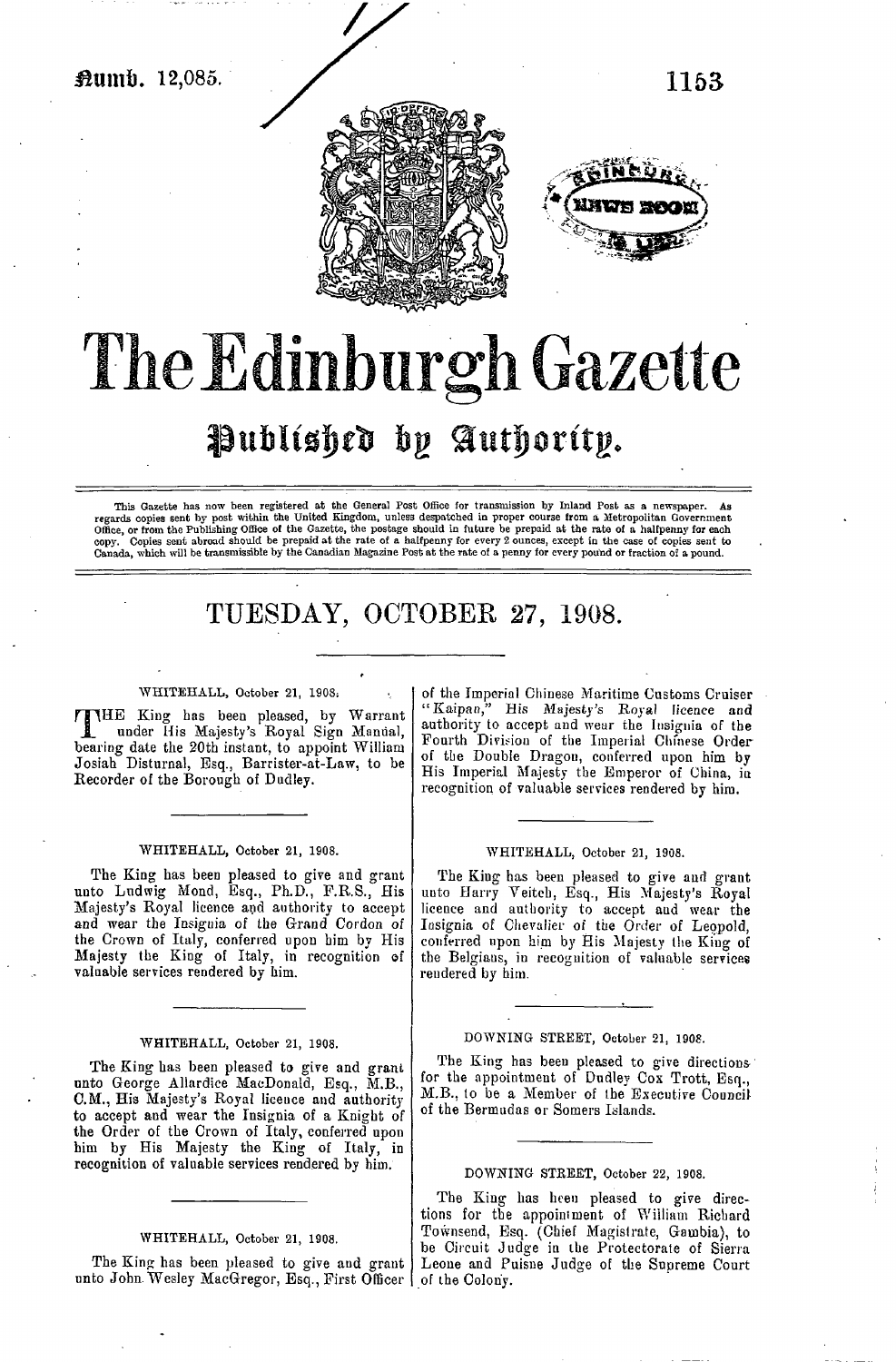## 1154 THE EDINBURGH GAZETTE, OCTOBER 27, 1908.

FOREIGN OFFICE, October 20, 1908.

fThe following notification is substituted for that which appeared in the Edinburgh Gazette of October 20, 1908.]

FOREIGN OFFICE, October 9, 1908.

The King has been pleased to approve of—

Colonel Sir John Roper Parkington, Kt., J.P., D.L., as Consul-General of Montenegro at London.

## LOCOMOTIVE, SCOTLAND.

#### MOTOR CARS.

THE MOTOR CARS REGULATION (BURGH OF COLI»STREAM) ORDER, 1908. Dated 22nd October 1908.

In pursuance of the powers vested in me by Section 9, as read with Section 18 of the Motor Car Act, 1903, I, the Right Honournble John Sinclair, His Majesty's Secretary for Scotland, on the application of the County Council of the County of Berwick, being the local authority for the purposes of the said Act within the Burgh of Coldstream, do hereby make the following regulations :—

- 1. This Order may be cited as "The Motor Curs Regulation (Burgh of Coldstream) Order, 1908," and the regulations hereby prescribed shall take effect within the limits or places referred to therein on and after the respective dates at which, for the purpose of giving effect thereto, the local authority shall, in terms of Section 10 of the Motor Car Act, 1903, place notices in conspicuous places on or near such limits or places.
- 2. A person shall not drive a motor car at a speed exceediug ten miles per hour within the limits or places specified in the Schedule to this Order.

Given under my hand and seal at Whitehall, this 22nd day of October 1908.

JOHN SINCLAIR,

His Majesty's Secretary for Scotland.

## SCHEDULE.

#### LIMITS OR PLACES.

High Street, from the west end of the bridge over the Water Leet eastwards to the Police Station.

Lennel Road, from its junction with High Street eastwards to the east end of the railings of the Police Station.

Cornhill Road, from its junction with High Street eastwards to the east end of Monument Cottage.

## MOTOR CAR ACT, 1903. COUNTY COUNCIL OF THE COUNTY OF RENFREW.

Notice is hereby given that the County Council of the County of Renfrew have made application

to the Secretary for Scotland, praying that regulations under the Motor Car Act should be made restricting the rate of speed of Motor Cars to ten miles an hour on a portion of the Kilmarnock Road at Giffnock, described in the application.

Xotice is hereby further given that the application, and a map on a sufficient scale, showing the road proposed for restriction and the points where restriction begins and ends, may be inspected during office hours at the Office of the County Road Clerk, 194 Ingram Street, Glasgow, and objections to the making of any such regulation may be sent in writing to the Secretary for Scotland at the Scottish Office, Whitehall, London, at any time within fourteen days of the date of publication of this advertisement. A copy of any such objection should be sent at the same time to the County Road Clerk.

Scottish Office, Whitehall, 26th October 1908.

The Lords Commissioners of His Majesty's Treasury give notice, under section 8 of (he Sinking Fund Act, 1875 (38 and 39 Viet, c. 45), that a further sum of  $\pounds1,000,000$  on account of the Old Sinking Fund for 1907-8, will be issued in the current quarter to the National Debt Commissioners.

Treasury Chamber?, 23rd October 1908.



## BANKRUPTS. FROM THE LONDON GAZETTE.

#### RECEIVING ORDRRS.

- Thomas Belvoir. 15 Barbican, in the city of London, and Hill House, New Southgate, Middlesex, lately carrying on business at 15 Barbican aforesaid, manufacturer of athletic appliances and toilette requisites.
- Douglas B. Kent, the Estate Duty Office, Somerset House, but whose present residence the judgment creditor is unable to ascertain, but lately residing at 17 Iverna Gardens, Kensington, both in the county of London, clerk in the civil service.
- E. Kenyon-Collis, 12 Pall Mall, London, insurance broker.
- A. Lyon & Co., 75 City Road, in the county of London, and 106 Houndsditch, in the city of London, jewellers and dealers in phonographic goods.
- James Henry Mockridge, residing at 54 Linthorpe<br>Road. Stamford Hill, and Arthur Pearce, residing at<br>Hillside, 14 Alexandra Park Road, Muswell Hill<br>(trading together as Jukes, Coulson, Stokes. & Co.,<br>and as Moreton & Foster and contractors.
- I. Nunes, of and carrying on business at Cobb Street, Middlesex Street, London, E.G., and at 31 and 32 Merchant Street, Bow, London, E., woollen merchant.
- T. W. Remington & Co., 42A Great Suffolk Street, Southwark, Surrey, ironmongers.
- Henry Schneider, 29 Cottenham Road, Upper Holloway, N., baker. --
- Arthur James Wakeley, residing at Pond House,<br>Newington next Sittingbourne, Kent, and Alexander<br>Sutherland, residing at 86 St. Mary's Road, Peckham,<br>carrying on business in copartnership as Woodhams<br>& Co. at the Borough Ma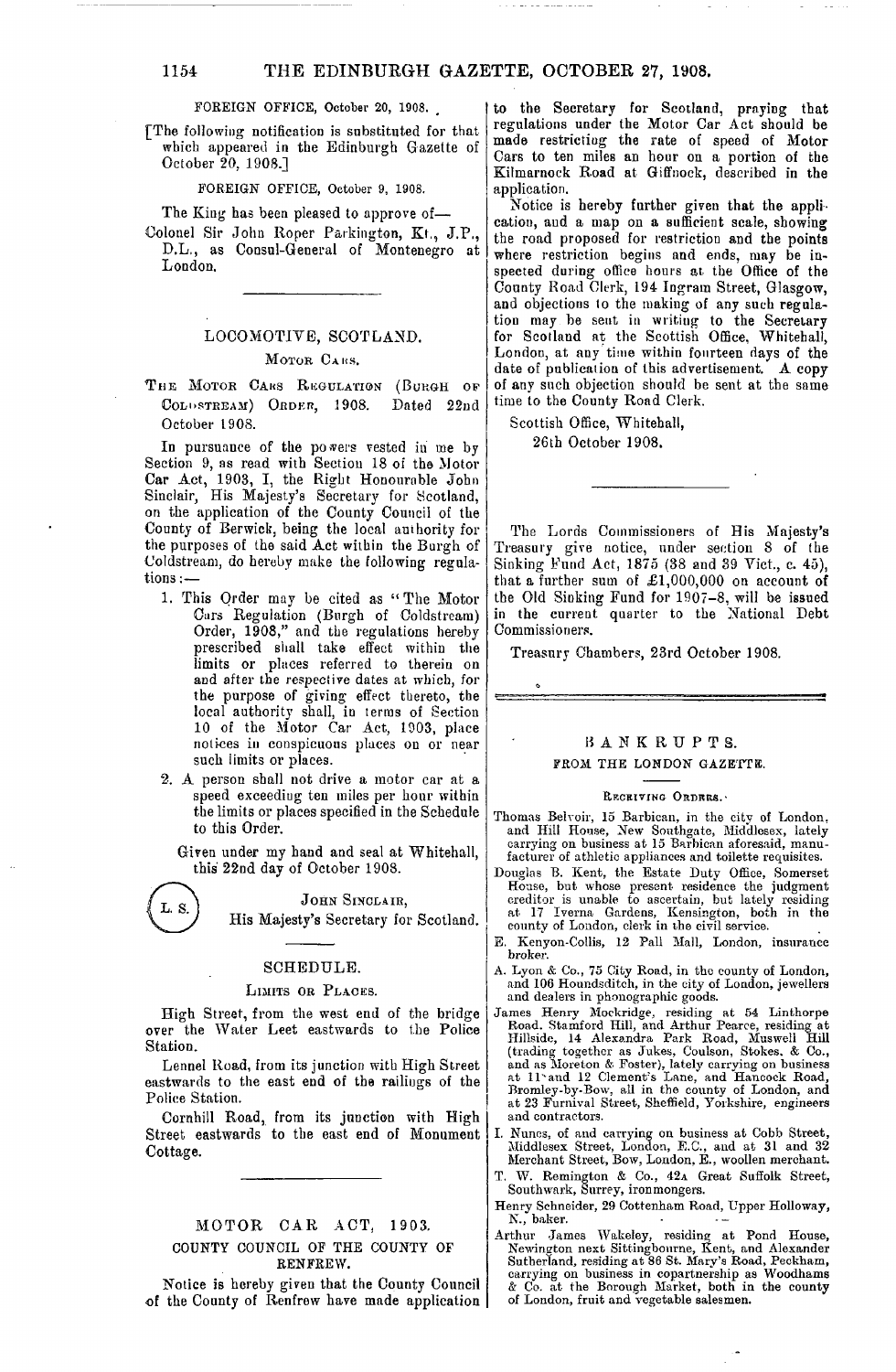- William James Wells, the elder, 84 The Grove, Camberwell, in the county of London, grocer.
- Ellis Thomas Hughes, New Shop, Ehenezer, Cwmyglo, R.S.O., in the county of Carnarvon, butcher.
- Arthur Entwisle Dearden, 60 Manchester Road, Bury, Lanes., out of business, formerly secretary to a limited company.
- Charles Joseph Swales, 129 Tonge Moor Road, Bolton, Lanes., fruiterer and fish dealer.
- Arthur Lowis, Lona. Ellenborough Park, Westonsuper-Mare, in the county of Somerset, carrying on business at the City Bank Restaurant, Regent Street, Weston-super-Mare aforesaid, restaurant proprietor.
- Charles Clark, 48 Marshal] Street, Folkestone, in the county of Kent, lately residing at 56 Marshall Street aforesaid, and also at 53 Denmark Street. Folkestone aforesaid, and lately carrying on business there, general shop keeper.
- George Charles Grayston Collins, 21 Cressv Road, Cardiff. in the county of Glamorgan, manager to Collins *&* Company, Cardiff, Limited.
- Thomas Charles Chapman, formerly of 134 Military Road, Colchester, in the county of Essex, but now of 3 Lucas Road, Colchester aforesaid, oil and hardware dealer.
- Esaias Esaias, Tycadle. Pyle, and Edward Thomas Esaias, 72 High Street, Kenfig Hill (lately carrying on business in copartnership under the style or firm of Esaias Brothers), Tycadle, Pyle, in the county of Glamorgan, builders and contractors.
- Philip Thomas (trading as Philip Thomas & Co.), 40 - Mount Stuart Square, in the city of Cardiff, and of Park View, 68 Penylan Road, also in the city, of Cardiff, shipowner?, coal exporters, and colliery agents.
- William James Litchfield, residing at 11 Bond Gate, Nuneaton, in the county of Warwick, and carrying on business at Bond Street, Nuneaton aforesaid, blacksmith.
- Harry Whitfield, 4 Granville Terrace, Wheatley Hill, near Thornley, lately carrying on business at Wheatley Hill, and Haswell, county Durham, bricklayer, late builder.
- Albert Henry Blackman, described in the Petition as of 131 Langney Road, Eastbourne, Susses, but now of 19 Leopold Road, Bexhill-on-Sea, Sussex, greengrocer.
- James William Fowler, late of 260 Convamore Road, now of 296 Welholme Road. Great Grimsby, late fruiterer and rabbit dealer, now out of employment.
- Harry West (trading as H. West & Co.), 26 Highgate and 51 Alexandra Road, Cleethorpes, draper.
- Albert Edward Berry, 13 Church Plain, Great Yarmouth, Norfolk, corn dealer.
- Ernest Thurston, 12 Stafford Road, and trading at 12 Bridge Road, both in South town, Great Yarmouth, Norfolk, fishmonger.
- William Matthews, Wortwell, county of Norfolk. blacksmith.
- John Harding, 62 Dale Street, Liverpool, in the county of Lancaster, grocer.
- George Dunk, 6 Buckland Road, Maidstone, Kent,<br>dairyman and cow-keeper.
- Dora Wilson (trading as Wilson's Cash Stores), 12 Mulgrave Terrace, Gateshead, county of Durham, baker and confectioner, married woman.
- Alfred Gee, residing and trading at Victoria Buildings, Station Road, Carlton, Nottinghamshire, plumber.
- Albert Stephen Froude (trading as S. Froude & Son), 109 Magdalen Road, in the city of Oxford, grocer.
- Alfred Chapman, 143 Embankment Road, Plymouth, in the county of Devon, general dealer.
- Rees Davics, 18 Parry Street, Tylorstown, Glamorgan, collier.
- James Taylor, 12 Cilfynydd Road, Cilfynydd, near Pontypridd, Glamorgan, collier.
- Henry Richard Palmer, now of Grafton Grange, 8 Lome Park, in the county borough of Bournemouth, lately<br>residing at Villa Longchamps, St. Swithuns Road. Bournemouth aforesaid, tramways inspector and lodging house proprietor.
- William Walter Peachey, 15 Auborough Street and 4 St. Helen's Square, both in Scarborough, lately carrying on business at 7, 8, and 9 the Market Hall, Scarborough, Yorkshire, fancy goods dealer.
- William Powell, 46 Dollar Street, Cirencester, in the county of Gloucester, musical instrument dealer.
- Alfred David Williams, The Box Manufactory, and Peniel Green, Llansamlet, in the county of Glamorgan, boxmaker.
- Alexander Tranter, 5 Commercial Road, Swindon, in the county of Wilts, baker.
- Charles Histed Gorringe, The Square, Forest Row, East Grinstead, in the county of Sussex, and of Highgate, near Forest Row, in the said county, and of Westerham, in the county of Kent, grocer and provision dealer.
- Thomas Webster, Norman Fothergill Webster, and Clifford Webster, all of Ackworth, in the county of York, and lately carrying on business at Ackworth aforesaid, quarry owners.
- Alfred Clarke, residing and carrying on business at 27 Wednesbury, Staffordshire, ironmonger, glass and china dealer.
- James Davies, 3 Barbourne Walk, in the city of Worcester, fruit merchant.
- Robert Clarke. Glanaber, Llansannan, in the county of Denbigh, lately residing at and carrying on business at Tynyffiidd, in the parish of Trofarth, in the said county of Denbigh, farm labourer, lately farmer.
- Phillip Edward Phillips, The Cambrian Stores, Clyn Ceiriog, in the parish of Llansantffraid, Glyn Ceiriog, in the county of Denbigh, grocer.
- Montrose Addison Palmer, Weekly News Office, Martock, Somerset, printer and newspaper proprietor.
- Richard M'Guinness, 14 Westmoreland Street, Harrogate, Yorkshire, fruiterer.

INTIMATION is hereby given that Mrs. MARY<br>
I CHARLOTTE ELIOTT LOCKHART of Cleghorn,<br>
in the County of Lanark, wife of Major Robert Henry<br>
Eliott Lockhart, Deputy Assistant Director of Re-<br>
mounts, Ireland (with consent and of CLEGIIORX and others ; (second) the Entailed Lands of HAIRLAW and STABILIE ; and (third) the Entailed part of the Lands of Westermossplatt called the Landsof FALLETLLES, all lying in the County of Lanark, has<br>presented a Petition to the Lords of Council and Session<br>(First Division, Bill Chamber, --Mr. Paterson. Clerk),<br>in terms of the Acts 11 and 12 Vict., cap. 36; 16 and 17

Date of Interlocutor ordering intimation, 23rd dav of October 1908.

> TODS, MURRAY, & JAMIESON, W.S., Agents for the Petitioner.

68 Queen Street, Edinburgh,

23rd October 190S.

To the Creditors and other Persons interested in the Succession of the Deceased ROBERT UACKILL, Merchant and Shipowner in Glasgow.

HOOBERT ALEXANDER MURRAY, Judicial Factor<br>A upon the Estate of the said deceased Robert Mackill, hereby intimates that he has prepared and lodged in Court (First Division, Bill Chamber,—Mr. Paterson, Clerk) a State of Funds and Scheme of Division of the said Estate, to be considered and approved of by the Court, of which all concerned are hereby required to take notice.

## R. A. MUKRAY, C.A., Judicial Factor,

175 West George Street, Glasgow, 27th October 1908.

#### CALEDONIAN MOTOR CAR AND CYCLE COMPANY LIMITED.

T an Extraordinary General Meeting of the Members jfca. of the above-named Company, duly convened and held at thirteen Bridge Street, Aberdeen, in the County of Aberdeen, on Tuesday the twenty-second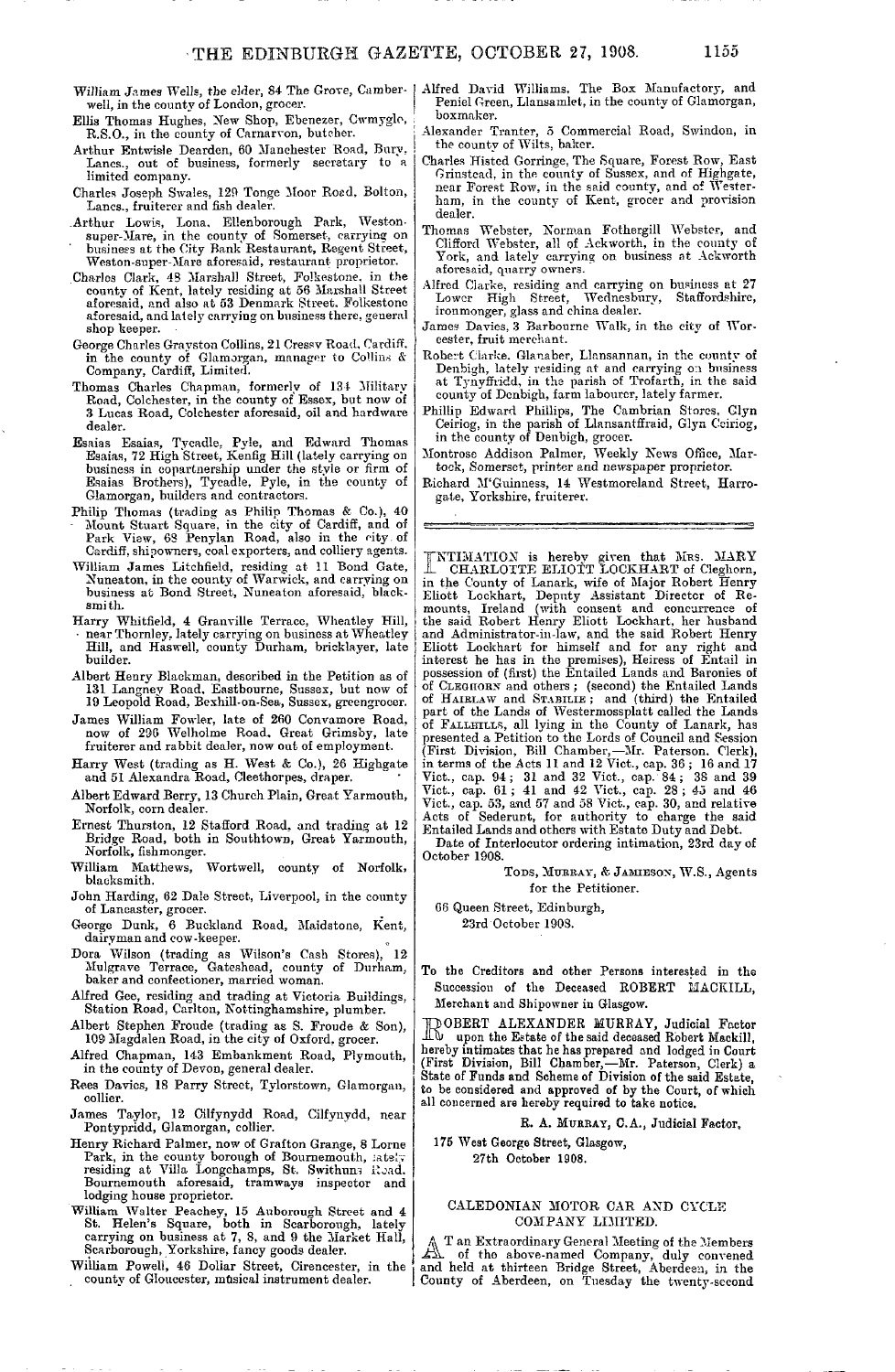day of September nineteen hundred and eight, the following Special Resolutions were duly passed ; and at a subsequent Extraordinary General Meeting of the Members of the said Company, also duly convened and held at the same place on Tuesday the twentieth day of October nineteen hundred and eight, the following Special Resolutions were duly confirmed : —

- $[$ [H]. That is it desirable to reconstruct the Company, and accordingly that the Company be wound up voluntarily, and that George M'Bain, Chartered Accountant, Aberdeen, be, and he is hereby appointed Liquidator for the purposes of such winding up ;
	- 2. That the said Liquidator be, and he is hereby authorised to consent to the registration of a new Company, to be named the Caledonian Motor Company Limited, with a Memorandum and Articles of Association, which have already<br>been prepared with the privity and approval of<br>the Directors of this Company;
	- *3.* That the Draft Agreement submitted to this Meeting and signed by the Chairman for the purpose of identification, and which is expressed to be made between this Company and its Liquidator of the one part, and the Caledonian Motor Company Limited of the other part, be, and the same is hereby approved ; and that the said Liquidator be, and he is hereby authorised, pursuant to section 161 of the Companies Act, 1862, to enter into an Agreement with such new Company, when incorporated, in the terms of the said Draft, and to carry the same into effect, with such, if any, modifications as he thinks expedient.

*"\~>* J. H. PATERSON, Chairman.

*H.* M. SIMPSON, of 245 Union Street,

Aberdeen, Solicitor, Witness.

### CHARLES MULLER & COMPANY LIMITED, in Liquidation.

NOTICE is hereby given that at an Extraordinary General Meeting of Shareholders of Charles Muller & Company Limited, held within the Registered Office of the Company, 7 Commercial Street, Leith, on Monday, 26th'.October 1908, at twelve o'clock noon, the following Extraordinary Resolution was passed, viz. :

- That it has been proved to the satisfaction of this<br>
"Meeting that the Company cannot, by reason<br>
" of its liabilities, continue its Business, and<br>
" that it is advisable to wind up the same; and
	- " accordingly that the Company be wound up *"* voluntarily."

At<sup>7</sup>the same Meeting Thomas John Millar, C.A., Edinburgh, was appointed Liquidator of the said Company for the purposes of the winding up.

Notice is further given, in terms of section 27 of the Companies Act, 1907, that a Meeting of the Creditors of the Company will be held within 30 York Place, Edinburgh, on Thursday, 12th November next, at 11.30 Creditors are requested to lodge their claims with the Liquidator on or before that date.

THOS. J. MILLAR, C.A., Liquidator. 30 York Place, Edinburgh,

27th October 1908.

#### J. & A. DICKSON LIMITED, in Liquidation.

A GENERAL Meeting of the Shareholders of the above<br>  $A$  Company will be held at 4A St. Andrew Square,<br>
Edinburgh, on Friday, 27th November 1908, at 3 P.M., at<br>
which the accounts of the Liquidator will be submitted. GENERAL Meeting of the Shareholders of the above Company will bo held at 4A St. Andrew Square,

NORMAN CAIRNS, C.A., Liquidator. 4A St. Andrew Square, Edinburgh,

26th October 1908.

#### DUNDEE EAST COAST SHIPPING COMPANY LIMITED (in Liquidation).

NOTICE is hereby given that a General Meeting of the J\_l Members of this Company will be held in the Office of Blackadder & Blane, Solicitors, Garrison Chambers, Vicar Street, Falkirk, on Monday, thirtieth November next,

at 7.30 P.M., to receive the Liquidator's report, showing how the winding up of the Company has been conducted and its property disposed of, to hear any explanation the Liquidator may give, and to pass an Extraordinary Resolution as to the disposal of the books, accounts, and other documents of the Company.

GABRIEL BLANE, Liquidator.

A PETITION for Cessio, under the Cessio Acts, has<br>
A been presented to the Sheriff of Perthshire at Perth,<br>
at the instance of The Raglan Cycle and Anti-Friction<br>
Ball Company Limited, Raglan Works, Coventry, against<br>
WILL PETITION for Cessio, under the Cessio Acts, has been presented to the Sheriff of Perthshire at Perth, are required to attend.

> GOUDIE, MACKENZIE, & Co., Agents for Petitioners.

75 George Street, Perth, 26th October 1908.

A WRIT for Cessio, under the Cessio Acts, has been<br>Selkirk at Duns, at the instance of Hampton & Trotter,<br>Solicitors, Edinburgh, Pursuers, against PETER COCK-WRIT for Cessio, under the Cessio Acts, has been presented to the Sheriff of Roxburgh, Berwick, and BURN & SON, Drapers, Lauder, and Peter Cockburn and George Cockburn, sometime Drapers, Lauder, the Indi-vidual Partners of said Peter Cockburn & Son, Defenders ; and the Sheriff-Substitute has ordained the said Defenders to appear in Court, within tho Sheriff Court House, Duns, upon Friday the thirteenth day of November next, at .eleven o'clock forenoon, for public Examination, at which Diet all their Creditors are required to attend.

JAS. MILLAR, Solicitor, Agent for Pursuers.

Duns, 24th October 1908.

#### NOTICE.

mHE Estates of H. B. M'CULLEY, Organist, Hazlebank, .1\_ Old Cumnock, have been transferred, in virtue of and for the purposes of the Cessio Acts, to William Smith, Accountant, Ayr, as Trustee for behoof of his Creditors. Creditors must lodge their claims with the Trustee on or before the 31st day of December 1908. The Creditors meet before the Sheriff, within the Court House, County Build-ings, Ayr, on the 21st day of January 1909, at ten o'clock forenoon.

WM. SMITH, Trustee.

THE Estates of HENRY RAMAGE, Car Conductor, A. 108 Potterrow, Edinburgh, have, in virtue of and for<br>the purposes of the Cessio Acts, been transferred to William<br>John Allan Drummond, Chartered Accountant, 37 George<br>Street, Edinburgh, as Trustee for behoof of his Cred before 9th June 1909. The Creditors meet before the Sheriff, within the Sheriff Court House, George IV. Bridge, Edinburgh, on Wednesday, 30th June 1909, at 1.30 o'clock afternoon.

W. J. A. DRUMMOND, Trustee.

37 George Street, Edinburgh,

27th October 1908.

TIHE Estates of PETER M'LAUGHLAN, Fish Merchant, L 33 Charles Street, Greenock, have, in virtue of and<br>for the purposes of the Cessio Acts, been transferred to<br>William Wilson, junior, Accountant, Greenock, as Trustee<br>for behoof of his Creditors. Creditors must lodge thei claims with the Trustee on or before 27th day of No-<br>vember 1908. The Creditors meet before'the Sheriff, 'within<br>the Sheriff Court House, Nelson Street (West), Greenock, on Friday, 18th December 1908, at 11. 15 A.M.

WM. WILSON, Jr., Trustee.

Greenock, 23rd October 1908.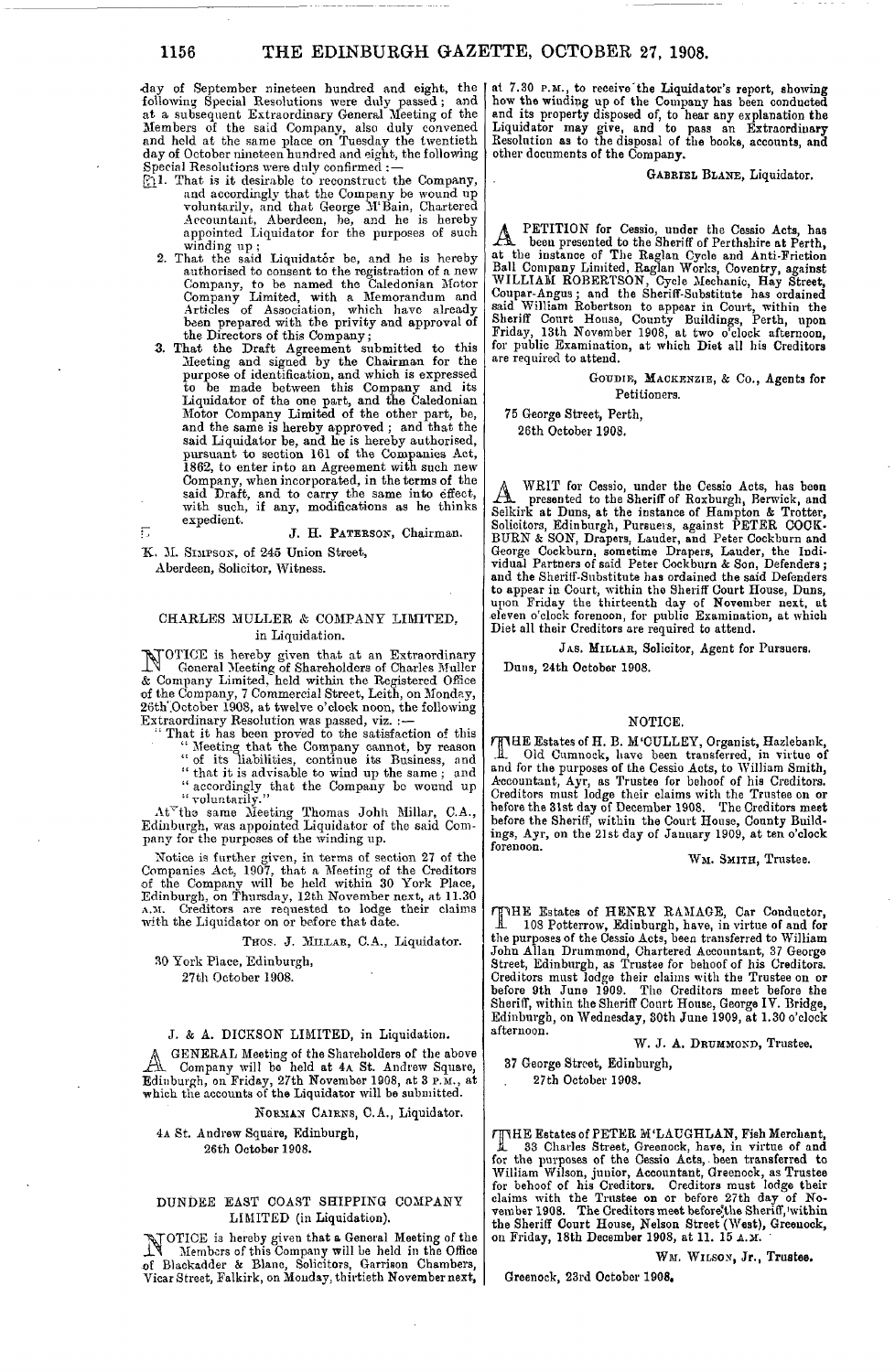A PETITION having been presented to the Sheriff<br>
Banff at Aberdeen, at the instance of John Brown & Son, Fish Salesmen, two hundred and eight Market<br>Street, Aberdeen, for Sequestration of the Estate of<br>JOHN M. LEES, Fish Curer, The Esplanade, Aberdeen,<br>his Lordship of this date granted Warrant for citing the<br>said John M. twenty-first day next after citation if furth of Scotland, to show cause why Sequestration should not be awarded ; of all which Intimation is hereby given.

> BRANDER & CRUICKSHANK, Advocates, 13 Bridge Street, Aberdeen, Agents for Petitioners.

13 Bridge Street, Aberdeen, 23rd October 1908.

**A** PETITION having been presented to the Sheriff<br>
In of Lanarkshire at Glasgow, at the instance of<br>
Pikington Brothers Limited. incorporated under the<br>
Companies Acts, 1862 to 1900, and carrying on business<br>
as Glass Manu to show cause why Sequestration should not be awarded ; of all which Intimation is hereby given.

> WRIGHT, JOHNSTONS. & ORR. 103 Bath Street, Glasgow, Agents.

Glasgow, 21st October 1908.

A Ordinary officiating on the Bills at the instance of Arthur & Company Limited, Warehousemen, Glasgow, PETITION having been presented to the Lord and others, Creditors to the extent required by law, for<br>Sequestration of the Estates of the Copartnership<br>carrying on business as Boot and Shoe Makers under<br>the name of SCOTT & CLARX at 194 St. George's<br>Road, Glasgow, and Warrant for citing the said Copartnership carrying on<br>business under the name of Scott & Clark and Scott<br>& Company, and Percival Clark and Josiah Henry Scott,<br>the Partners thereof, as such Partners, and the said<br>Percival C and on the twenty-first day next after citation if furth of Scotland, to show cause why Sequestration should not be awarded ; of all which Intimation is hereby given.

CLARK &. MACDONALD, S.S.C., Agents, 24

Hill Street, Edinburgh.

Edinburgh, 26th October 1908.

A PETITION having been presented to the Sheriff<br>
An of the County of Lanark at the instance of The<br>
Bradford Banking Company Limited, incorporated<br>
under the Companies Acts, 1862 to 1880, and having<br>
their Registered Offic of this date granted Warrant for citing the said James Gray & Company as a Company, and James Gray and W. A. F. Howatson as Partners of that Company, and as Individuals, to appear in Court on an *inducitz* of seven days from the date of such citation, to show cause why Sequestration should not be awarded; of all which Intimation is hereby given.

> MITCHELLS, JOHNSTON, & Co., Writers, 160 West George Street, Glasgow.

24th October 1908.

A PETITION having been presented to the Sheriff<br>
An of the County of Selkirk at the instance of John<br>
Duncan, Wool Merchant, Leith, for Sequestration of the<br>
Estates of PENNEL, RODGERS, & CO., Spinners,<br>
Bridgehaugh Mills,

JAMES BARRIE, Solicitor, Agent.

3 Oliver Place, Hawick, 23rd October 1908.

TIME Estates of ARTHUR MILLER & SON, Painters,<br>
1 Sheddens, Busby, in the County of Renfrew, and<br>
Arthur Miller, junior, Painter, Sheddens, Busby, and<br>
Henry Hughes, Painter, Sheddens, Busby, two of the<br>
Partners of said F

October one thousand nine hundred and eight.

The Meeting to elect the Trustee and Commissioners is to be held at twelve o'clock noon, on Thursday the fifth day of November nineteen huudred &nd eight, "within the Globe Hotel, High Street, Paisley.

A Composition may be offered at this Meeting; and to entitle Creditors to the first Dividend, their oaths and

grounds of debt must be lodged on or before the twenty-third day of February nineteen hundred and nine. All future Advertisements relating to this Sequestration will be published in the Edinburgh Gazette alone.

#### SMILLIE & BLYTH, Agents, 180 Hope Street, Glasgow.

THE Estates of WILLIAM CATHRO, Grocer and<br>Wine and Spirit Merchant, 91 Victoria Road,<br>Dundee, sometime residing at 20<sup>3</sup> Caldrum Street there,<br>and now at 10 Clepington Street, Dundee, were Seques-<br>trated on the 26th day of

The first Deliverance is dated the 16th day of October 1908.

The Meeting to elect a Trustee and Commissioners is to be held at twelve o'clock noon, on Thursday the 5th day of November 1908, within Lamb's Hotel, Reform Street, Dundee.

A Composition may be offered at this Meeting ; and to entitle Creditors to the first Dividend, their oaths and grounds of debt must be lodged on or before the 26th

day of February 1909. All future Advertisements relating to this Sequestration will be published in the Edinburgh Gazette alone.

6 Paumure Street, Dundee, 26th October 1908.

ALEX. SMITH, Agent.

40 MA

^HE Estates of JOSEPH SMITH, Farmer, Hillhead -1L Farm, Kilmarnock, were Sequestrated on the 26th day of October 1908, by the Sheriff of the County of Ayr. The first Deliverance is dated the 26th day of October 1908.

The Meeting to elect the Trustee and Commiasioaera is to be held at eleven o'clock forenoon, on Friday the 6th day of November 1908, within the George Hotel, in Kilmarnock.

A Composition may be offered at this Meeting ; and to entitle Creditors to the first Dividend, their oaths and grounds of dabt must be lodged on or before the 26th day of February 1909.

All future Advertisements relating to this Sequestration will be published in'the Edinburgh Gazette alone.

ADAM CAIRNS SMITH, Wallace Chambers, Kilmarnock, Agent.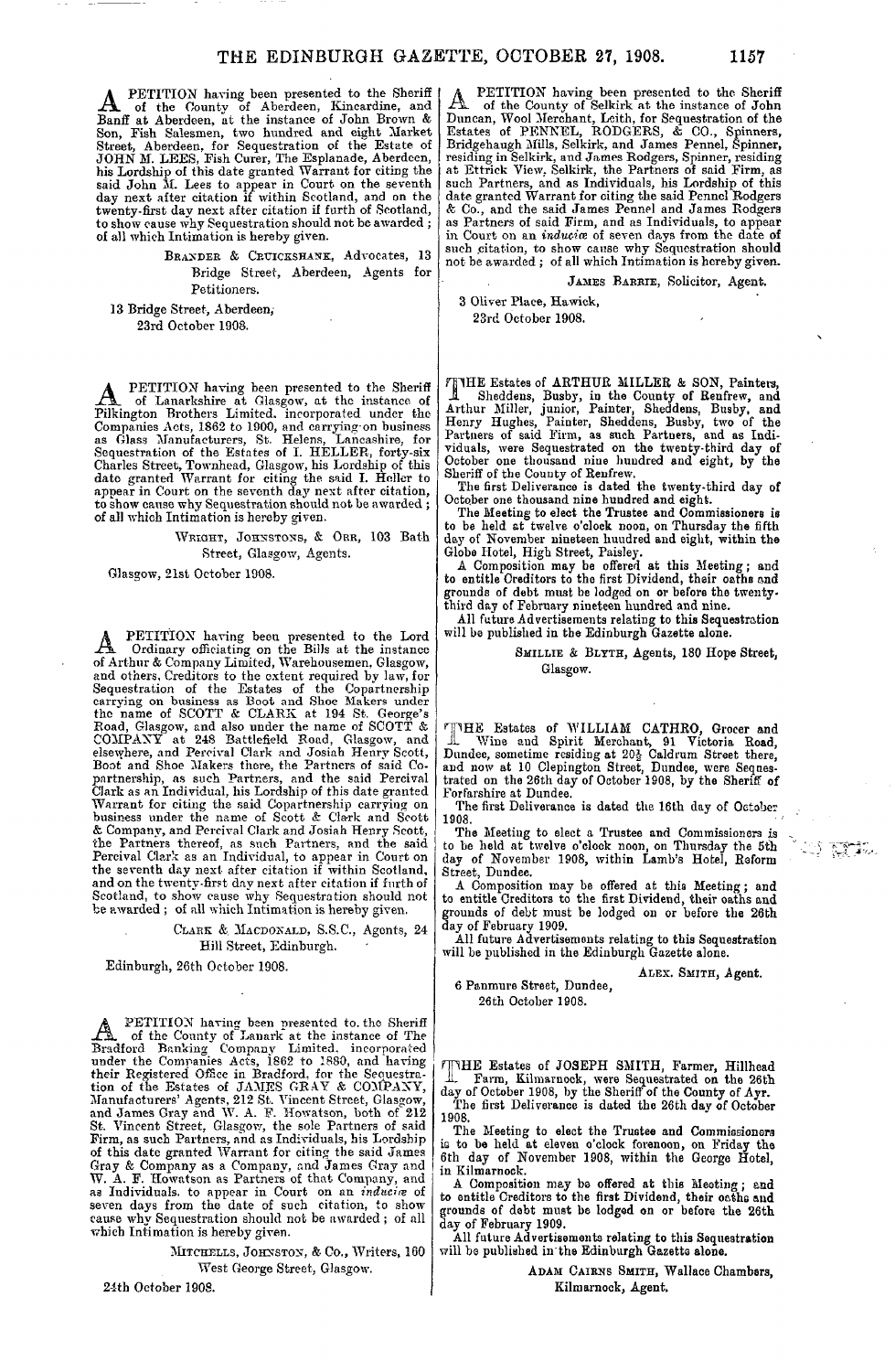THE Estates of ALEXANDER GRAY, carrying on [ JL business as Warehouseman and Tea and Hardware Merchant at 47-49 Wesleyan Street, Glasgow, under the name of A. GRAY, and also at 9 Little Street, Calton,<br>Glasgow, under the name of H. HAROLD & SONS, were<br>Sequestrated on the 27th day of October 1908, by the Court of Session.

The first Deliverance is dated 3rd October 1908. The Meeting to elect the Trustee and Commissioners is to be held at two o'clock afternoon, on Tuesday the 3rd day of November 1908, within the Faculty Hall, St.

George's Place, Glasgow. A Composition may be offered at this Meeting; and to entitle Creditors to the first Dividend, their oaths and grounds of debt must be lodged on or before the 27th day of February 1909.

The Sequestration has been remitted to the Sheriff of Lanarkshire at Glasgow.

All future Advertisements relating to this Sequestration will be published in the Edinburgh Gazette alone.

M. BOYD, AULD, & MACKENZIE, Writers, Glasgow,

MACPHERSON & MACKAY, S.S.C.,

Agents of the Petitioners. 16 Duke Street, Edinburgh,

27th October 1908.

SEQUESTRATION of THOMAS PETTIGREW & COMPANY, Joiners, Carluke, as a Firm, and Thomas Morrison Gilchrist and William Robieson Gilchrist, both Joiners there, the Individual Partners of said Firm, as Partners thereof, and as Individuals,

(VHARLES JOHN MUNRO, Chartered Accountant,<br>
Edinburgh, has been elected Trustee on the<br>
Estates; and Thomas Douglas Dobson, sole Parter<br>
of Park, Dobson, & Co., Timber Merchants, Leith,<br>
William Gardner Thomson, a Partner

CHARLES J. MUNRO, C.A., Trustee.

Edinburgh, 27th October 1908.

SEQUESTRATION of WILLIAM GRAY, Contractor, 112 Cross Arthurlie Street, Barrhead, and Farmer, South Arthurlie there.

II UGH MUIR, Chartered Accountant, 11 West<br>
II Regent Street, Glasgow, has been elected Trustee<br>
on the Estate; and James Archibald Brownlie, Bank<br>
of Scotland, Barrhead, James P. Motherwell, Grain<br>
Merchant, Main Street, Glasgow, on Monday the 16th day of November, at twelve o'clock noon.

HUGH MUIB, C.A., Trustee. Glasgow, 26th October 1908.

## SEQUESTRATION of DAVID PORTEOUS, Bootmaker, Buckhaven.

G EORGE HODGE, Chartered Accountant, Glasgow, has been elected Trustee on the Estate ; and Thomas Cooper, Warehouseman, Glasgow, James Charles Hunter,<br>37 Queen Street, Glasgow, and Thomas Greig, senior,<br>Draper, Leven, have been elected Commissioners. The<br>Examination of the Bankrupt will take place in the

Sheriff Court House, Cupar, on Tuesday the 3rd day of November next, at a quarter to eleven o'clock forenoon. The Creditors will meet in the Office of Messrs. Hodge & Smith, C.A., 135 Buchanan Street, Glasgow, on Monday the 16th day of November 1908, at twelve o'clock noon.

22nd October 1908.

GEO. HODGE, Trustee.

A S Trustee on the Sequestrated Estate of J. B. ROBB & COMPANY, Bootmakers, Wishaw, and James Boyes and David Robb, Bootmakers, Wishaw, the Individual Partners of said Firm, as such Partners, and as Individuals, I hereby intimate that a Meeting of the Creditors will be held within the Chambers of Messrs. Romanes & Munro, C.A., 50 Frederick Street, Edinburgh, on Wednesday, ]8th November 1908, at eleven o'clock forenoon, for the purpose of considering as to an application to be made for the Trustee's discharge.

CHARLES J. MUNRO, C.A., Trustee.

Edinburgh, 27th October 1908.

SEQUESTRATION of JAMES BROWN & COMPANY, Cycle Dealers, now or lately carrying on business at 64 Stirling Street, Airdrie, and James Brown, Cycle Dealer, Flowerhill Street, Airdrie, the only known Partner of said Firm, as such Partner, and as an Individual.

rjHHE Trustee hereby intimates that a final account of his intromissions with the funds of the Estate has been duly audited by the Commissioners, and that a Meeting of Creditors will be held on Wednesday the 18th day of November 1908, at eleven o'clock forenoon, within the<br>Chambers of Walter & W. B. Galbraith, C.A., 87 St.<br>Vincent Street, Glasgow, to consider an application to<br>be made by the Trustee to the Court for his discharge.

W. B. GALBRAITH, C.A., Trustee.

Glaogow, 26th October 1908.

#### SEQUESTRATION of THOMAS BOSTON MURDISON, Plumber, Earlston.

fin HE Trustee hereby intimates that an account of his intromissions with the funds of the Sequestrated Estate, brought down to the 10th day of October 1908, has been audited by the Commissioners; and that a first and final Dividend will be paid within the Trustee's Chambers, 30 St. Andrew Square, Edinburgh, on the llth day of December 1908, at eleven o'clock A.M., to those Creditors whose claims have been lodged in terms of the Statutes, and admitted.

GEO. E. DALL, Trustee.

SEQUESTRATION of WILLIAM HUTCHISON, Coal and Draff Merchant, residing at Red Craig, Jamestown.

THE Trustee hereby intimates that the account of his JL intromissions with the funds of the Estate, brought down to 10th instant, have been audited by the Commis-sioners. The Trustee further intimates that a first and final Dividend will be paid within his Chambers here, on 10th December 1908, to those Creditors whose claims havebeen lodged and admitted.

EpWD. S. M'FARLANE, C.A.

170 Hope Street, Glasgow, 26th October 1908.

SEQUESTRATION of JOHN DONALDSON, Glass Bottle Manufacturer, Pettycur, Kinghorn.

Fin HE Trustee hereby intimates that a first and final JL Dividend will be paid at his Chambers, 154 High Street, Kirkcaldy, on the 13th day of December 1908.

J. ROWAN THOMSON, C.A., Trustee.

Kirkcaldy, 26th October 1908.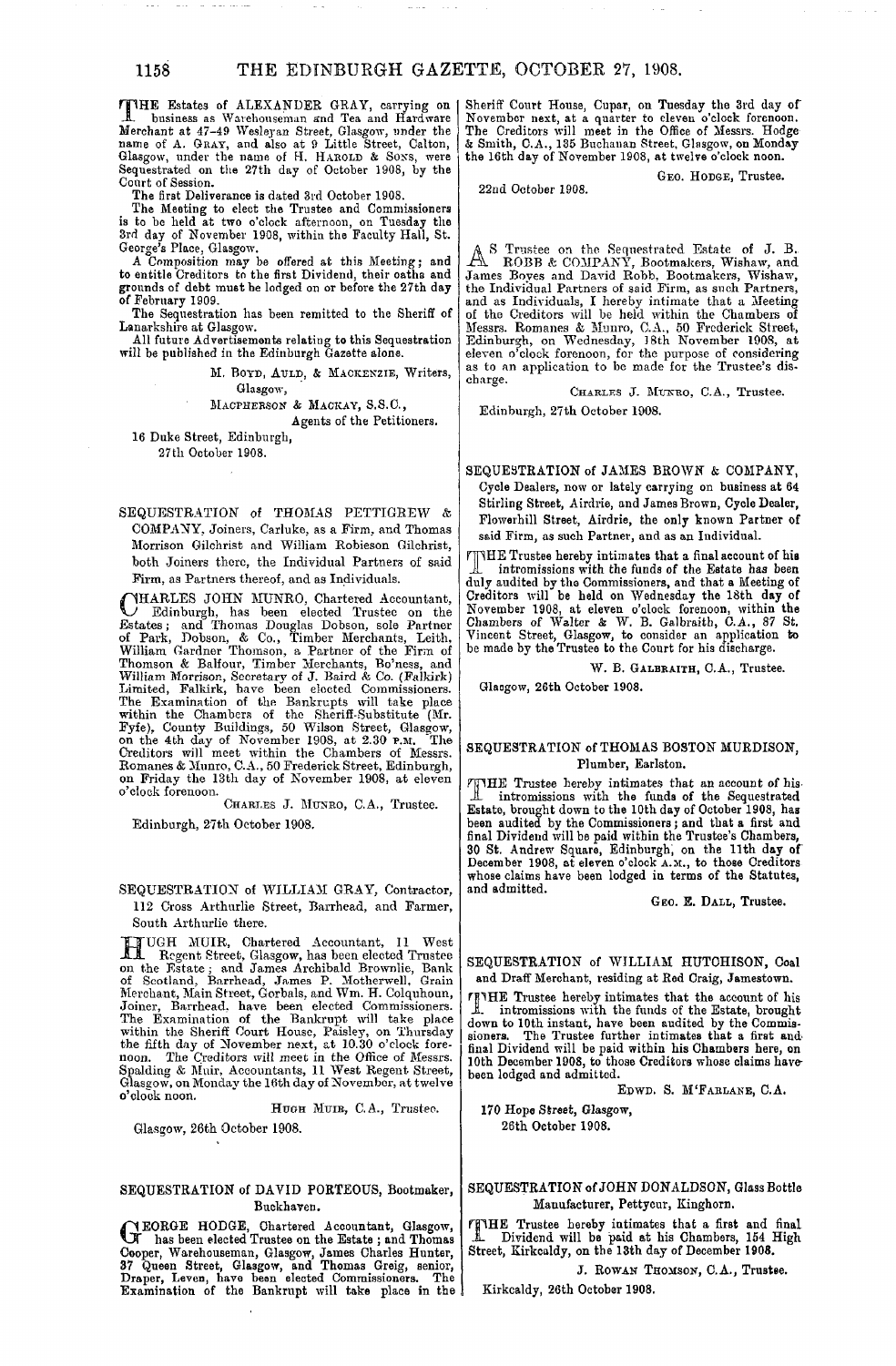SON, Lauudryman, 28 and 124 Queen Margaret Drive and 10 Overdale Street, Langside, Glasgow.

Trustee hereby intimates that an account of his. -1. intromissions with the funds of the Estate, brought down to 12th October 1908, has been audited by the Com-missioners, and that a first and final Dividend will be paid upon the 13th December 1908, within his Chambers, 150 Hope Street, Glasgow, to those Creditors whose claims have been lodged and admitted.

JAMES MTLES, Jr., C.A., Trustee.

150 Hope Street, Glasgow, 24th October 1908.

-SEQUESTRATION of JAMES SOMERVELL of Sorn.

I HERE'S HIMMAN OF STATES COMMENTS OF A poned the comment of a second recurrence of another statutory period. HEREBY intimate that the Commissioners have postponed the declaration of a second Dividend until the

JOHN SCOTT TAIT, Trustee,

Chambers, 3 Albyn Place, Edinburgh, 26th October 1908.

-SEQUESTRATION of the Late DENIS MURRAY, Marine Engineer and Navy Pensioner, Stornoway.

FinHE Trustee hereby intimates that the Commissioner JL has postponed a Dividend till the recurrence of another statutory period for making a Dividend.

EDWARD BOYD, C.A., Trustee.

23 Thistle Street, Edinburgh, 26th October 1908.

SEQUESTRATION of JAMES ALLAN, SENE., & SON, Ironfounders, Elmbank Foundry, Glasgow, and Henry William Allan and Joseph Theakstone Twist, both Ironfounders in Glasgow, the Individual Partners of that Firm, as such Partners, and as Individuals.

Trustee hereby intimates that the accounts of his intromissions with the funds of the Company and Individual Estates, brought down to 9th instant, have been audited by the Commissioners, who have postponed the declaration of a further Dividend until the recurrence of another statutory period.

WM. F. ANDREW, C.A., Trustee.

Glasgow, 23rd October 1908.

T71REDERICK CRAWFORD DEWAR, Chartered Ac-JL countant, Ayr, Trustee on the Sequestrated Estates of the Deceased THOMAS FINDLAY RICHMOND, Solicitor, Ayr, hereby intimates that the Commissioners have postponed a Dividend till the recurrence of another statutory period.

FRED. C. DEWAR, C.A., Trustee.

**Ayr, 23rd October 1908.**

## -SEQUESTRATION of WILLIAM WALLACE, Builder, Narrow House, Blanefield, Stirlingshire.

film fraction is alternated by intimates that accounts of his<br>
1 intromissions with the funds of the Estate, brought<br>
down to the 7th instant the funds of the Estate, brought down to the 7th instant, have been audited by the Com-missioners, who have postponed the declaration of a Dividend until the recurrence of another statutory period, .and dispensed with the usual circulars to Creditors.

GEO. F. TODD, Trustee.

**•Glasgow,** 22nd October 1908.

In the SEQUESTRATION of JOHN BRYSON ANDER-To the Creditors on the Sequestrated Estates of ROBERT ANDERSON, late Farmer, Birkenbill, Birse, by Aboyne, now residing at Craigmore Cottage, Ballogie, by Aboyne.

**32**Y virtue of an Order of the Sheriff-Substitute of 3 Aberdeen, Kincardine, and Banff at Aberdeen, Robert Anderson, above designed, hereby intimates that he has presented an Application to the Sheriff of Aberdeen, Kincardine, and Banff at Aberdeen, to be finally discharged of all debts contracted by him or for which he was liable at the date of the Sequestration of his Estates, in terms of the Statutes.

JOHN MURRAY, Advocate, Aberdeen, Agent for Petitioner.

To the Creditors on the Sequestrated Estates of SAMUEL COUPER & COMPANY, Contractors. Spiers Bridge, Thornliebank, and of James Couper, residing at Stanalane, Spiers Bridge aforesaid, as an Individual, and as a Partner of said Firm.

BY virtue of an Order of the Sheriff-Substitute of Lanarkshire, James Couper, above designed, hereby Lanarkshire, James Conper, above designed, hereby intimates that he has presented a Petition to the Sheriff of Lanarkshire at Glasgow, to be finally discharged of all debts and obligations contracted by him or for which he was liable, either as Partner foresaid, or as an Individual, at or prior to the date of the Sequestration of his Estates and the Estates of the said Firm of Samuel Couper & Company, all in terms of the Statutes.

ROB. MEARNS, Agent for Petitioner.

Pollokshaws, 26th October 1908.

THE Firm of JAMES MORRISON & SONS, Wrights JL and Builders, Jessie Street, Polmadie, Glasgow, of which the late James Morrison and the Subscribers James<br>Fyfe<sub>l</sub>Morrison and John Young Morrison were sole Partners,<br>having been DISSOLVED as at the date of death of<br>the said James Morrison on 1st March 1908, the interest of the said James Morrison in said Firm has been acquired from his Trustees by the said James Fyfe Morrison and John Young Morrison, who will continue the Business for their own behoof under the Firm of James Monrison &<br>Sonss, and by whom all contracts current at the date of<br>acquirement will be fulfilled, and all debts and other<br>obligations due by or to the dissolved Firm will be discharged.

Glasgow, 20th October 1908.

JAS. F. MORRISON,

J. Y. MORRISON,

as Individuals and Trustes of the late James Morrison.

JAMES RICHARDSON,

WM. ROXBURGH,

Trustees of the late James Morrison.

JNO. ANDERSON, Writer, 140 West

George Street, Glasgow,

THOMAS PATERSON, Clerk, 140 West George Street, Glasgow, Witnesses to the Signatures of the

Subocribers.

#### NOTICE.

rTHHE Business of Glazier and Glass Merchant, carried on Let number 71 Port Street, Stirling, by the Subscriber Mrs. Barbara Walls or Crichton, under the name and title of W. G. CRICHTON, has been sold to the Subscriber Archibald Walls, residing at number one Dumber about barton own name and for his own behoof.

BARBARA CRICHTON.

ARCHIBALD WALLS.

ROBERT MUIR, Law-Clerk, 4 King Street,

Stirling, Witness. WILLIAM SIMPSON. Law - Apprentice, 4 King Street, Stirling, Witness.

26th October 1908.